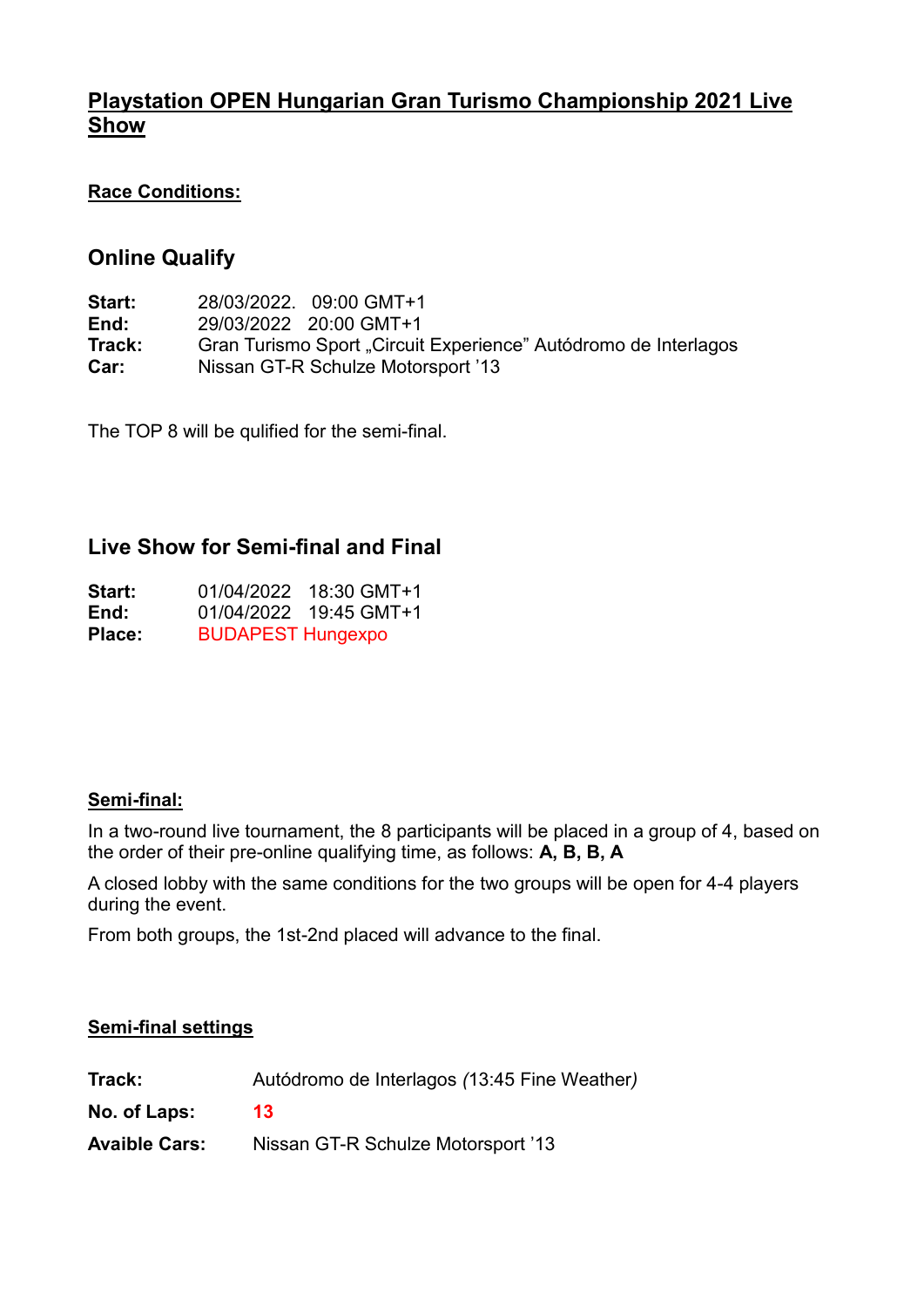| <b>Race Settings</b>                               |                                                |  |  |  |
|----------------------------------------------------|------------------------------------------------|--|--|--|
| <b>Start Type</b>                                  | <b>Grid Start with False Start Check</b>       |  |  |  |
| <b>Grid Order</b>                                  | Set by Host (in order of online qualification) |  |  |  |
| <b>Boost</b>                                       | Off                                            |  |  |  |
| Slipstream Strenght                                | Real                                           |  |  |  |
| Visible Damage                                     | $\overline{Off}$                               |  |  |  |
| <b>Mechanical Damage</b>                           | None                                           |  |  |  |
| <b>Tyre Wear</b>                                   | 6X                                             |  |  |  |
| <b>Fuel Depletion</b>                              | $\overline{2X}$                                |  |  |  |
| <b>Initial Fuel</b>                                | Default                                        |  |  |  |
| Grip Reduction on Wet Track/Track Edge             | Real                                           |  |  |  |
| Race Finish Delay                                  | 90 sec                                         |  |  |  |
| Overtaking System Usage Time Multiplier            | Default                                        |  |  |  |
| <b>Regulation Settings</b>                         |                                                |  |  |  |
| Filter by Category (Avaible Cars)                  | Nissan GT-R Schulze Motorsport '13             |  |  |  |
| <b>Balance Of Performance</b>                      | On                                             |  |  |  |
| <b>Max Power Limit</b>                             | $\overline{a}$                                 |  |  |  |
| Minimum Weight                                     | $\overline{a}$                                 |  |  |  |
| <b>Maximum Tyre Rating</b>                         | <b>Racing Hard</b>                             |  |  |  |
| Minimum Tyre Rating                                | <b>Racing Hard</b>                             |  |  |  |
| <b>Livery Restrictions</b>                         | No Limit                                       |  |  |  |
| Car Number Type                                    | No Limit                                       |  |  |  |
| <b>Assign Car Numbers Automatically</b>            |                                                |  |  |  |
| Tuning                                             | Prohibited                                     |  |  |  |
| <b>Kart Usage</b>                                  | $\overline{Off}$                               |  |  |  |
| <b>Penalty Settings</b>                            |                                                |  |  |  |
| <b>Ghosting During Race</b>                        | None                                           |  |  |  |
| <b>Shortcut Penalty</b>                            | Weak                                           |  |  |  |
| <b>Wall Collision Penalty</b>                      | None                                           |  |  |  |
| <b>Side Contact Penalty</b>                        | Off                                            |  |  |  |
| <b>Correct Vehicle Course After Wall Collision</b> | Off                                            |  |  |  |
| Replace Cars When they Leave the Track             | Off                                            |  |  |  |
| <b>Flag Rules</b>                                  | On                                             |  |  |  |
| <b>Ghost Lapped Cars</b>                           | $\overline{Off}$                               |  |  |  |
| <b>Limit Driving Options</b>                       |                                                |  |  |  |
| <b>Countersteering Assistance</b>                  | Prohibited                                     |  |  |  |
| Active Stability Management (ASM)                  | Prohibited                                     |  |  |  |
| <b>Driving Line Assist</b>                         | Prohibited                                     |  |  |  |
| <b>Traction Control</b>                            | No Limit                                       |  |  |  |
| <b>ABS</b>                                         | No Limit                                       |  |  |  |
| Auto-Drive                                         | Prohibited                                     |  |  |  |

#### **Grand Final:**

The four finalists will achieve a TOP 4 qualification, which will determine the starting grid. In case of equal score, the competitor with the best result in the 2nd race is the beneficiary.

### **Qualify:**

| Duration:    | 10 minutes                                             |
|--------------|--------------------------------------------------------|
| Track:       | Tokyo Expressway – South Inner Loop (07:40 Sunny)      |
| Car:         | Gr.3                                                   |
| Tyre Rating: | <b>Racing Soft</b>                                     |
| Fuel Wear:   | Off                                                    |
| Tyre:        | Off                                                    |
|              | The other settings are the same as in the Grand Final. |